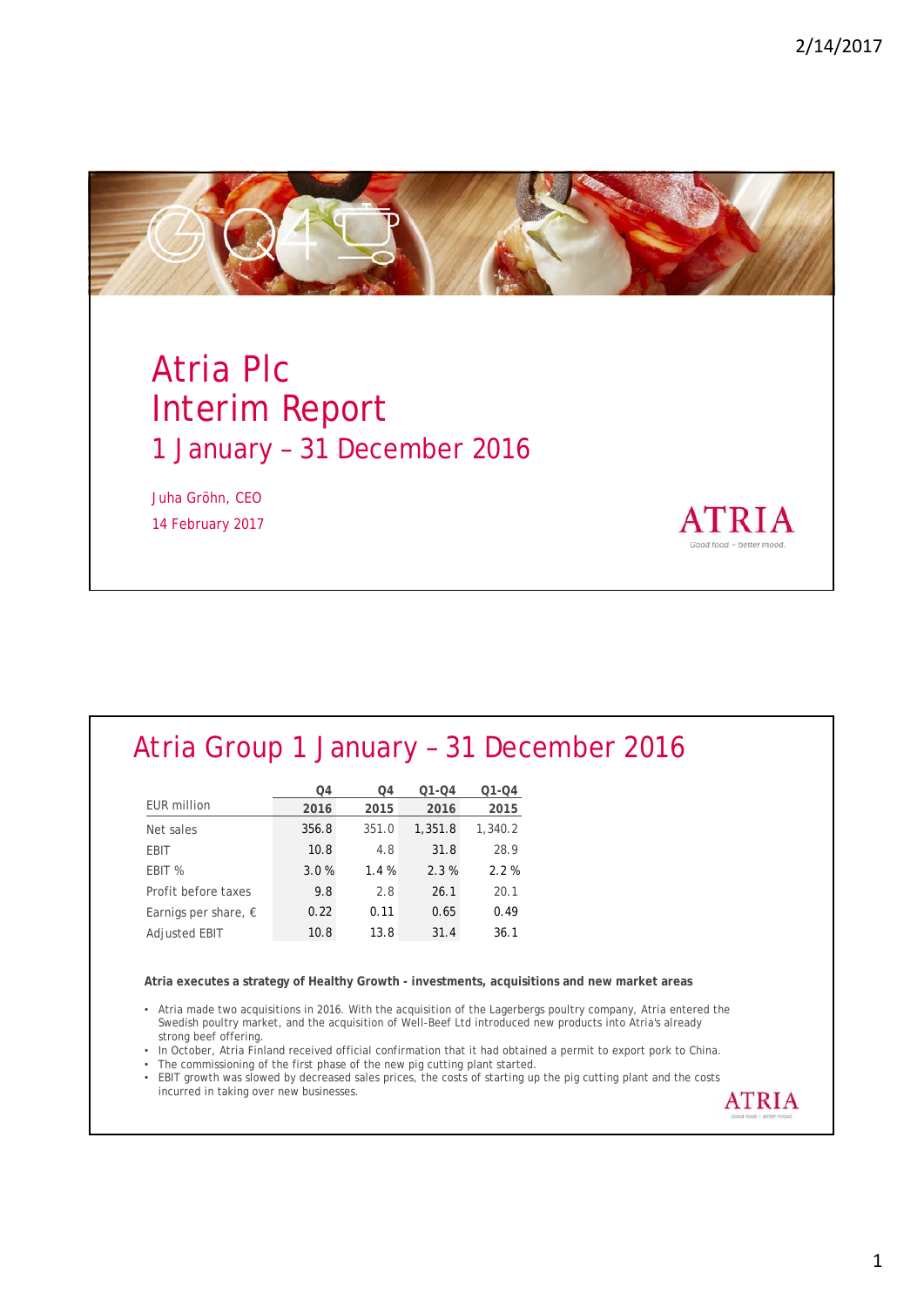**ATRIA** 

### Atria Finland 1 January – 31 December 2016

|                      | O4    | O4    | $01 - 04$ | Q1-Q4 |
|----------------------|-------|-------|-----------|-------|
| <b>EUR million</b>   | 2016  | 2015  | 2016      | 2015  |
| Net sales            | 246.6 | 248.0 | 932.3     | 929.0 |
| EBIT                 | 10.8  | 13.7  | 24.2      | 29.8  |
| EBIT %               | 4.4%  | 5.5%  | 2.6%      | 3.2%  |
| <b>Adjusted EBIT</b> | 10.8  | 13.7  | 24.2      | 29.8  |

• **Atria Finland's** increased sales volumes at the beginning of the year enabled net sales to grow.

At the end of the year, growth slowed down due to tight price competition and decreased sales prices.

Low sales prices and the costs of the transitional phase related to commissioning the new pig cutting plant had a negative effect on EBIT.

• The operations of Well-Beef Kaunismaa were consolidated into Atria as of the beginning of October.

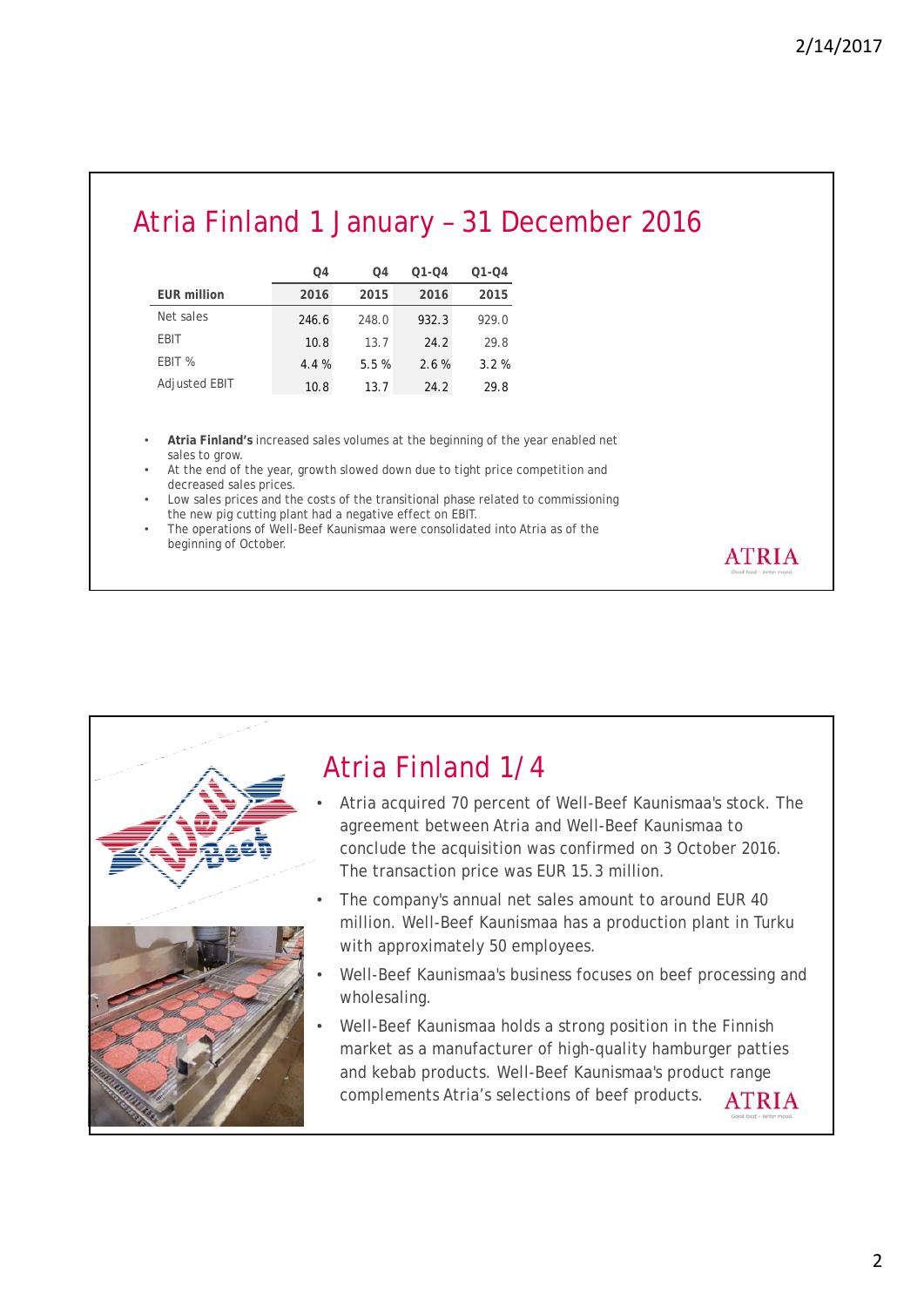

### Atria Finland 2/4

- In October, Atria Finland received official confirmation that it had obtained a permit to export pork to China.
- Initiating exports to China is a major step in the development and expansion of Atria's businesses.
- In January, Atria Finland signed a delivery agreement to export the first meat batch to China. Atria will deliver about three million kilograms of frozen pork products to its Chinese customers during 2017. The first delivery batch will be sent in the beginning of May.

**ATRIA** 



## Atria Finland 3/4

- Once completed, Atria Finland's new pig cutting plant will be one of Europe's most modern cutting plants.
- The commissioning of the first phase of the cutting plant started in 2016. The entire project will be complete in 2017.
- The value of the investment is approximately EUR 36 million, and it is expected to generate annual cost savings of some EUR 8 million in the plant's operations. These savings will be realised in full as of the beginning of 2018.
- Employer-employee negotiations concerning the project have been concluded. Staffing was reduced by 80 personyears in the cutting plant.

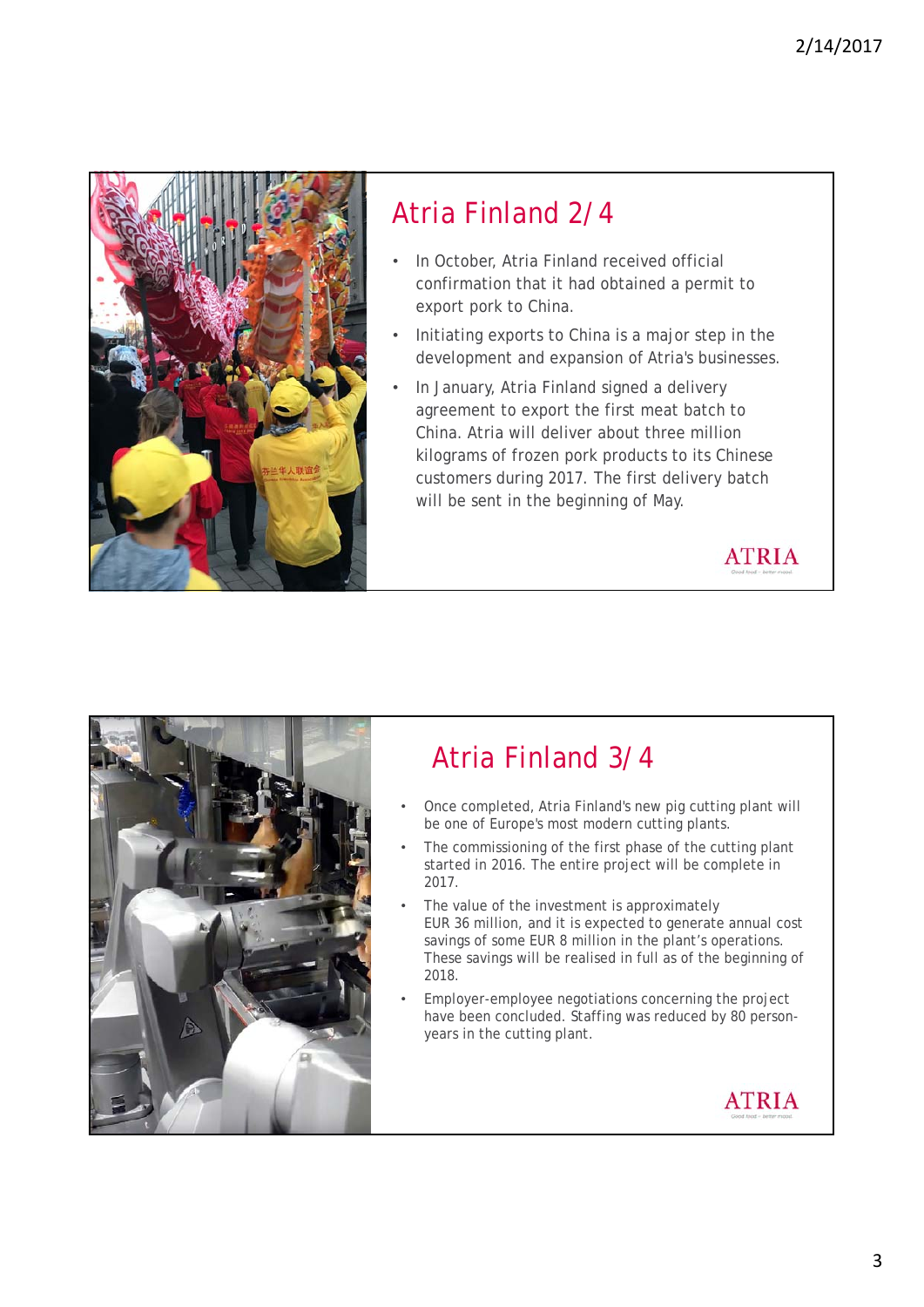

### Atria Scandinavia 1 January – 31 December 2016

|                                                              | O <sub>4</sub> | O <sub>4</sub>           | $Q1 - Q4$ | $Q1 - Q4$ |
|--------------------------------------------------------------|----------------|--------------------------|-----------|-----------|
| <b>EUR million</b>                                           | 2016           | 2015                     | 2016      | 2015      |
| Net sales                                                    | 88.3           | 83.8                     | 343.4     | 330.5     |
| EBIT                                                         | 0.7            | 3.2                      | 8.4       | 12.8      |
| EBIT %                                                       | 0.8%           | 3.8%                     | 2.4%      | 3.9%      |
| Items affecting comparability<br>Sale of real estate company |                | $\overline{\phantom{a}}$ | 1.4       |           |
| Adjusted EBIT                                                | 0.7            | 3.2                      | 7.0       | 12.8      |

• In **Atria Scandinavia,** the increase in net sales was mainly due to the poultry business acquired in April 2016. EBIT was weighed down by increases in raw material costs, effects of the sales structure and the costs incurred in taking over the poultry operations.

• Atria centralised its logistics operations in Sweden by moving them from Gothenburg to the Malmö plant. The logistics centre in Gothenburg was sold for a profit of EUR 1.4 million.

• In October, Atria launched an efficiency improvement programme in Sweden and Denmark, aimed at improving the profitability of Atria Scandinavia business area. The efficiency improvement programme is targeted to generate annual savings of EUR 1.4 million.

**ATRIA**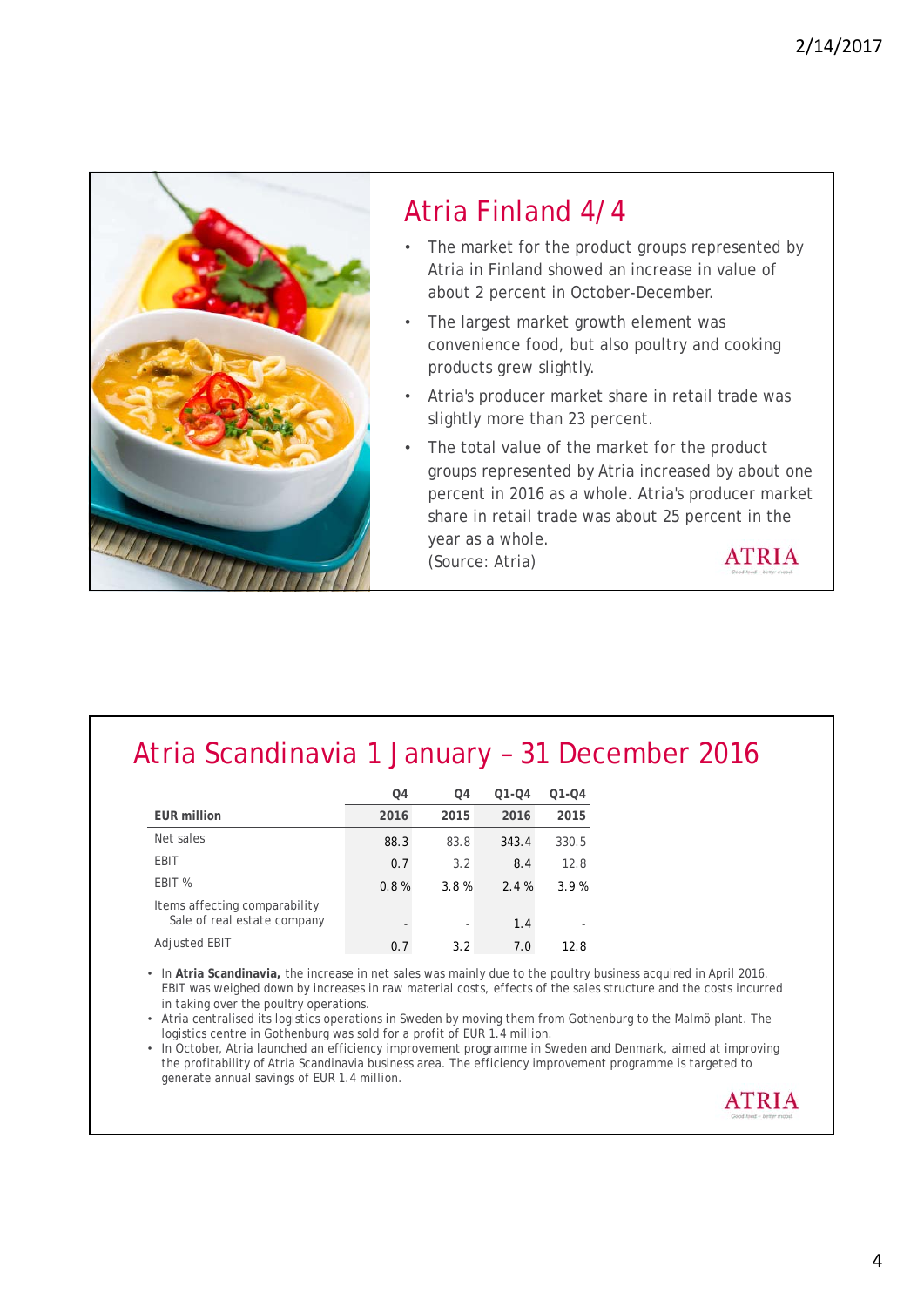#### Atria Scandinavia 1/2

- Atria acquired the Lagerbergs poultry company at the end of April and the business operations were transferred to Atria as of the beginning of May. The purchase price was EUR 18.7 million.
- Atria's annual net sales are expected to grow by about EUR 30 million.
- In June, Atria's Board of Directors approved a longterm investment programme worth EUR 14 million for the development of the poultry business. The investments will be devoted to improving the entire production chain, from chicken rearing and industrial production to product marketing.



#### Atria Scandinavia 2/2

- In 2016, the total retail market in Sweden for cold cuts decreased by 0.8 percent in value. In this market, Atria's market share was reduced compared to private labels.
- In Denmark, the market for cold cuts grew by 0.7 percent, and Atria strengthened its market share by about one percentage point.
- The Swedish retail market for sausages grew by 2.6 percent, and Atria strengthened its producer share. (Source: AC Nielsen)
- Demand for poultry and vegetarian products is increasing in Sweden. Atria meets the growing consumer demand with its Lagerbergs poultry product selection.
- Several new products were launched within Atria's TZAY vegetarian product selection.
- Atria launched organic cold cuts under the Arbogapastej, Pastejköket and Aalbaek brands.
- Lithells Signature, a new family of additive-free products, was developed for Food Service customers.

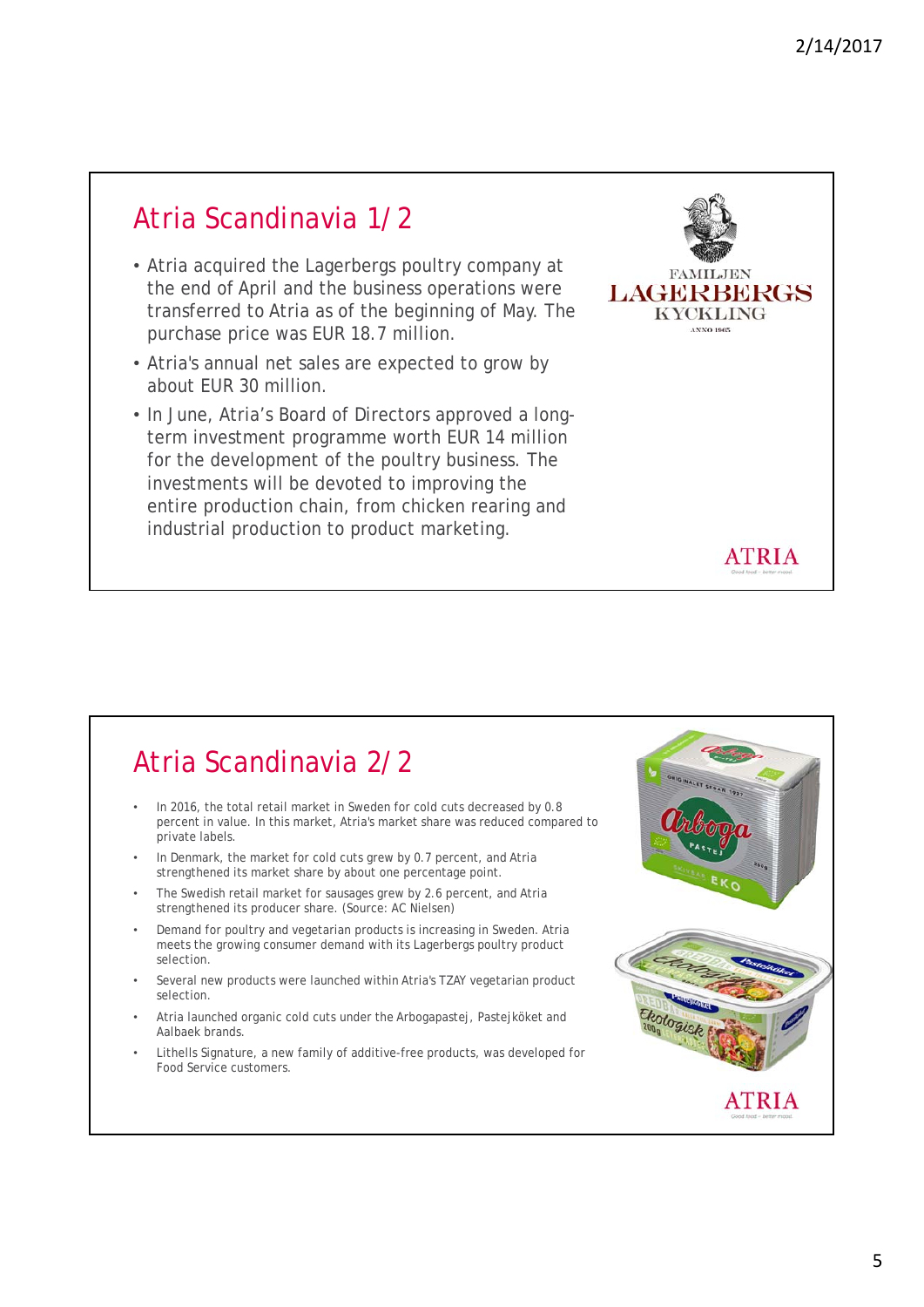**ATRIA** 

### Atria Russia 1 January – 31 December 2016

|                                                 | O4      | O <sub>4</sub> | $Q1 - Q4$ | $Q1 - Q4$ |
|-------------------------------------------------|---------|----------------|-----------|-----------|
| <b>EUR million</b>                              | 2016    | 2015           | 2016      | 2015      |
| Net sales                                       | 21.1    | 18.6           | 71.8      | 75.1      |
| EBIT                                            | $-0.6$  | $-0.4$         | $-0.7$    | $-0.2$    |
| EBIT %                                          | $-2.7%$ | $-2.3%$        | $-0.9%$   | $-0.3%$   |
| Items affecting comparability:<br>Pig farm sale |         | -              |           | 1.9       |
| Adjusted EBIT                                   | $-0.6$  | $-0.4$         | $-0.7$    | $-2.1$    |

• In **Atria Russia**, the Christmas and New Year season sale was a success.

• In October-December, the result was brought down by an increase in meat raw material costs and marketing costs.

• In the local currency, net sales grew by 4.2 percent during January-December.

• In 2016, sales of the Sibylla concept continued to grow. The number of outlets is now over 2,800.

### Atria Baltic 1 January – 31 December 2016

|                                                 | O <sub>4</sub> | 04        | $Q1 - Q4$ | $Q1 - Q4$ |
|-------------------------------------------------|----------------|-----------|-----------|-----------|
| <b>EUR million</b>                              | 2016           | 2015      | 2016      | 2015      |
| Net sales                                       | 8.8            | 8.0       | 34.4      | 32.9      |
| EBIT                                            | 0.6            | $-9.1$    | 0.7       | $-9.0$    |
| EBIT %                                          | $7.2\%$        | $-113.6%$ | 2.0%      | $-27.3%$  |
| Items affecting comparability:<br>Pig farm sale |                |           | $-1.0$    |           |
| Goodwill impairment                             |                | $-9.1$    |           | $-9.1$    |
| <b>Adjusted EBIT</b>                            | 0.6            | 0.0       | 1.7       | 0.1       |

• **Atria Baltic's** sales to retail increased in the first half of the year. The launching of new types of mince meat products in January increased sales and improved market share in retail.

• EBIT improved thanks to the productivity and cost efficiency of operations.

• Atria centralised its industrial operations in Estonia at the Valga factory. Production of meat products was transferred from the Vastse-Kuuste factory to Valga and the real estate was sold. The measures are expected to generate annual savings of approximately EUR 0.5 million.

• Atria sold the Linnamäe pig farm located in Northern Estonia in April. The sale of the Linnamäe pig farm gave rise to a sales loss of approximately EUR 1 million. **ATRIA**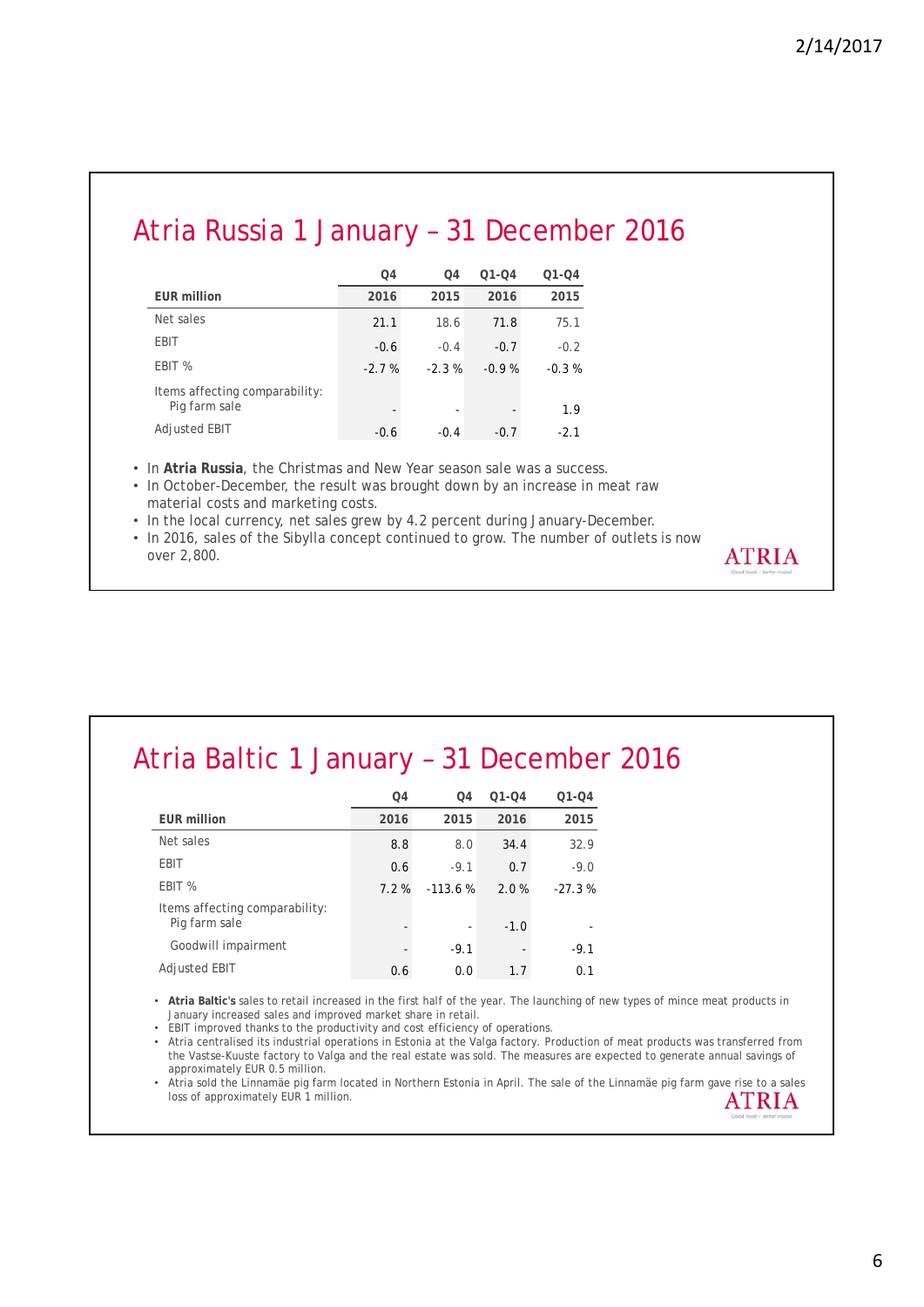

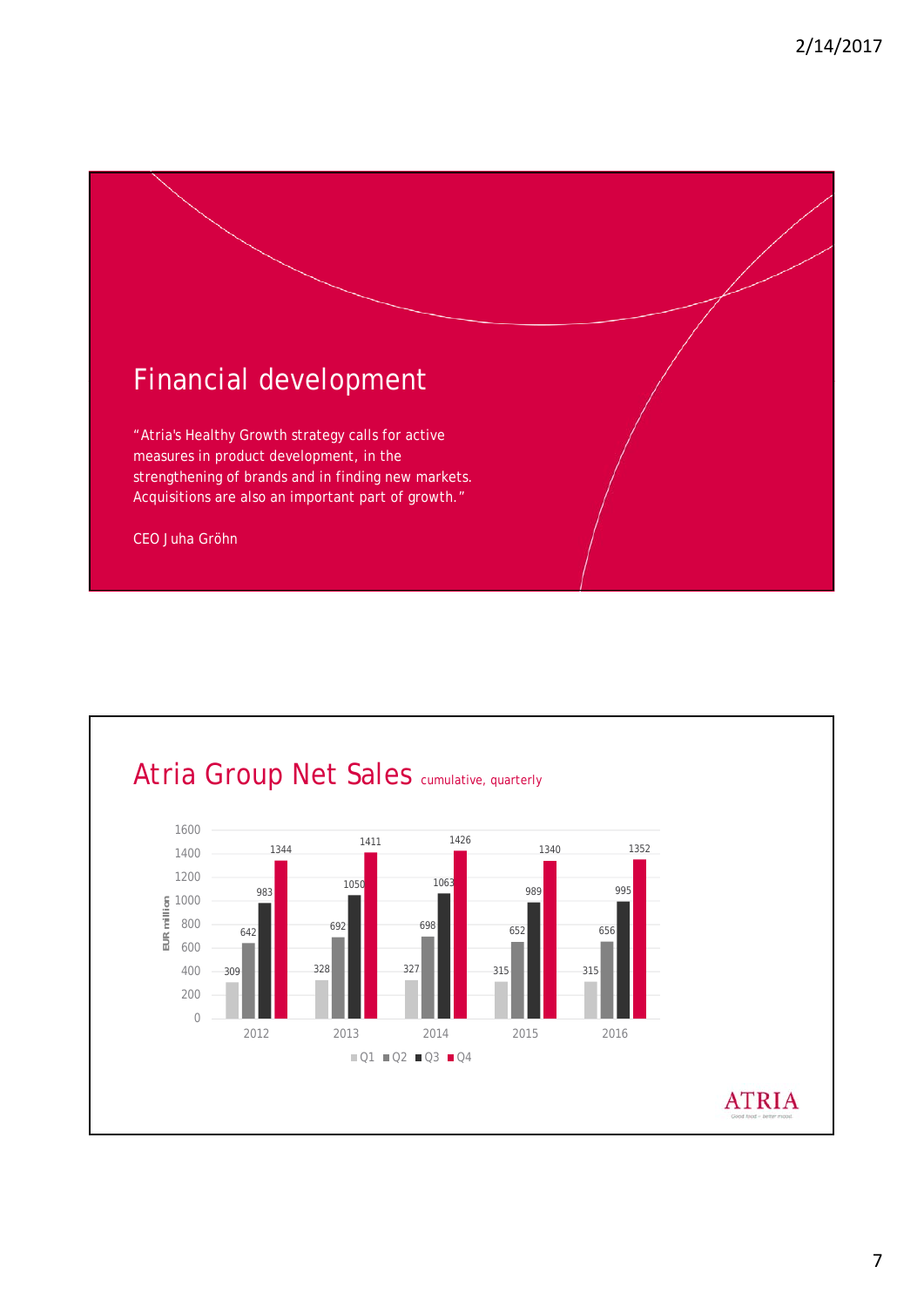

#### Atria Group Financial indicators 1 January – 31 December 2016

| <b>EUR million</b>                  | 31 Dec<br>2016 | 31 Dec<br>2015 |
|-------------------------------------|----------------|----------------|
| Shareholder's equity per share, EUR | 14.49          | 14.16          |
| Interest-bearing liabilities        | 217.8          | 199.6          |
| Equity ratio, %                     | 46.5%          | 47.4 %         |
| Net gearing, %                      | 50.5%          | 48.3%          |
| Gross investments                   | 82.9           | 56.9           |
| Gross investments, % of net sales   | 6.1%           | 4.2%           |
| Average number of employees         | 4,315          | 4,271          |

• During the period under review, the Group's free cash flow (operating cash flow - cash flow from investments) was EUR -2.5 million (EUR +65.9 million). The cash flow from investments includes sold operations of EUR 5.2 million (EUR 33.7 million), and acquired operations of EUR -30.2 million (EUR -5.5 million).

• Netted translation differences with the Russian rouble and the Swedish krona recognised under equity increased equity by EUR +6.6 million (EUR -4.6 million) in the period from January to December.

• On 31 December 2016, the amount of the Group's undrawn committed credit facilities stood at EUR 105.0 million (31 December 2015: EUR 125.0 million). The average maturity of loans and committed credit facilities at the end of the period under review was 3 years 9 months (31 December 2015: 3 years 1 month). **ATRIA**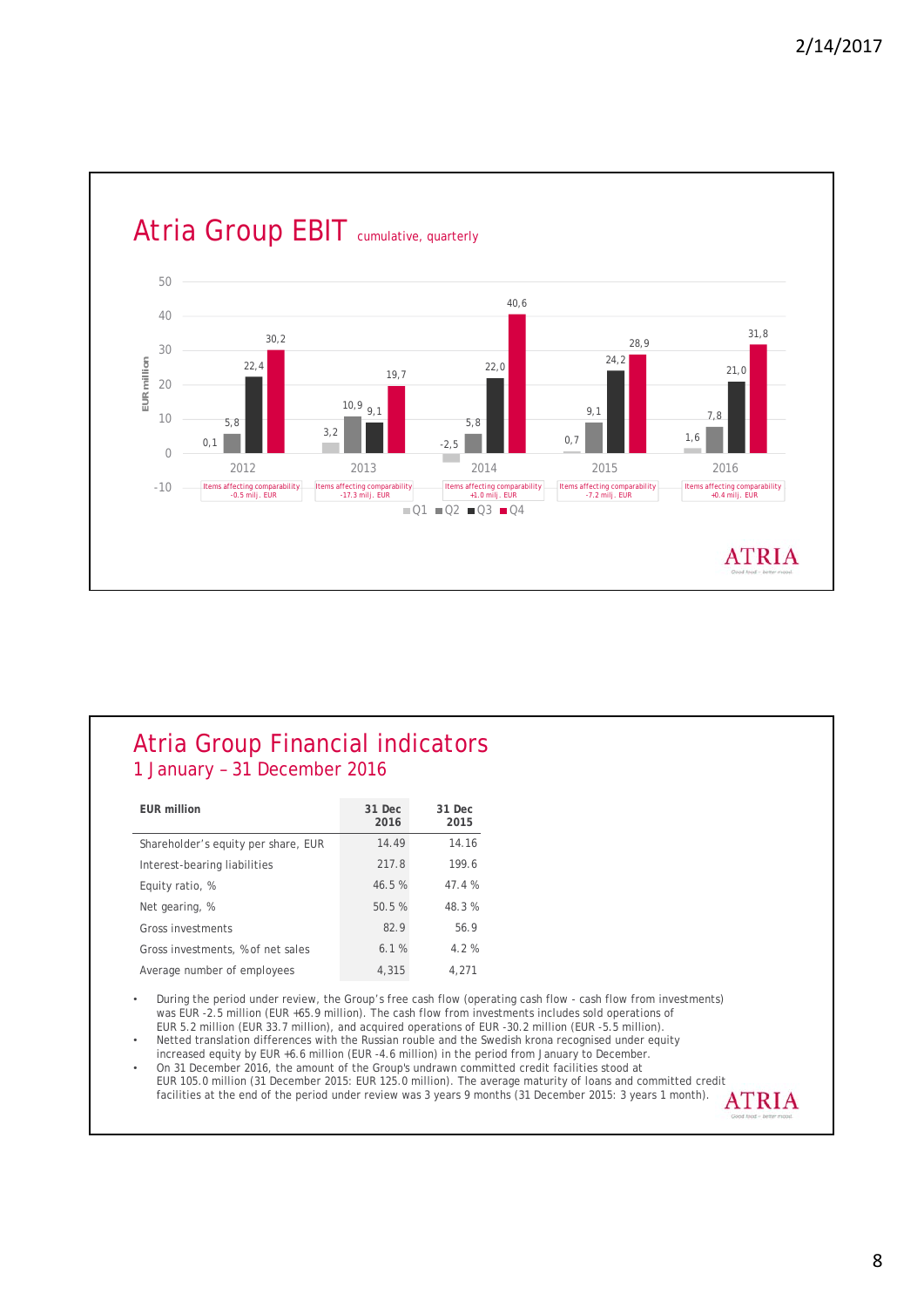# Atria Group Income statement

| <b>EUR million</b>                        | 04 2016  | 04 2015  | $O1 - O4$<br>2016 | $O1 - O4$<br>2015 |
|-------------------------------------------|----------|----------|-------------------|-------------------|
| <b>NET SALES</b>                          | 356.8    | 351.0    | 1,351.8           | 1,340.2           |
| Cost of goods sold                        | $-310.6$ | $-303.0$ | $-1.187.4$        | $-1, 176.9$       |
| <b>GROSS PROFIT</b>                       | 46.2     | 48.0     | 164.4             | 163.3             |
| % of Net sales                            | 13.0%    | 13.7     | 12.2%             | 12.2%             |
| Other income                              | 1.3      | 0.7      | 4.6               | 5.5               |
| Other expences                            | $-36.7$  | $-44.0$  | $-137.2$          | $-139.9$          |
| EBIT                                      | 10.8     | 4.8      | 31.8              | 28.9              |
| % of Net sales                            | 3.0%     | 1.4      | 2.3%              | 2.2%              |
| Financial income and expences             | $-1.6$   | $-1.9$   | $-6.3$            | $-9.2$            |
| Income from joint-ventures and associates | 0.7      | $-0.1$   | 0.7               | 0.4               |
| PROFIT BEFORE TAXES                       | 9.8      | 2.8      | 26.1              | 20.1              |
| Income taxes                              | $-3.1$   | 0.6      | $-6.6$            | $-5.5$            |
| PROFIT FOR THE PERIOD                     | 6.7      | 3.5      | 19.6              | 14.6              |
| % of Net sales                            | 1.9%     | 1.0      | 1.4%              | 1.1%              |
| Earnings/share, $\epsilon$                | 0.22     | 0.11     | 0.65              | 0.49              |

**ATRIA** 

|                                                         | $Q1 - Q4$ |         |  |
|---------------------------------------------------------|-----------|---------|--|
| <b>EUR million</b>                                      | 2016      | 2015    |  |
| Cash flow from operating activities                     | 74.4      | 96.4    |  |
| Financial items and taxes                               | $-9.6$    | $-8.2$  |  |
| NET CASH FLOW FROM OPERATING<br><b>ACTIVITIES</b>       | 64.8      | 88.2    |  |
| Investing activities, tangible and<br>intangible assets | $-42.6$   | $-50.2$ |  |
| Acquired operations                                     | $-30.2$   | $-5.5$  |  |
| Sold operations                                         | 5.2       | 33.7    |  |
| Change in non-current receivables                       | 1.4       | 0.2     |  |
| Dividends received from investments                     | 0.1       | 0.6     |  |
| Change in other investments                             | $-1.3$    | $-1.1$  |  |
| NET CASH USED IN INVESTING ACTIVITIES                   | $-67.3$   | $-22.3$ |  |
| <b>FREE CASH FLOW</b>                                   | $-2.5$    | 65.9    |  |
| Changes in interest-bearing liabilities                 | 15.4      | $-54.9$ |  |
| Dividends paid                                          | $-11.3$   | $-11.3$ |  |
| NET CASH USED IN FINANCING ACTIVITIES                   | 4.1       | $-66.2$ |  |
| CHANGE IN LIQUID FUNDS                                  | 1.7       | $-0.3$  |  |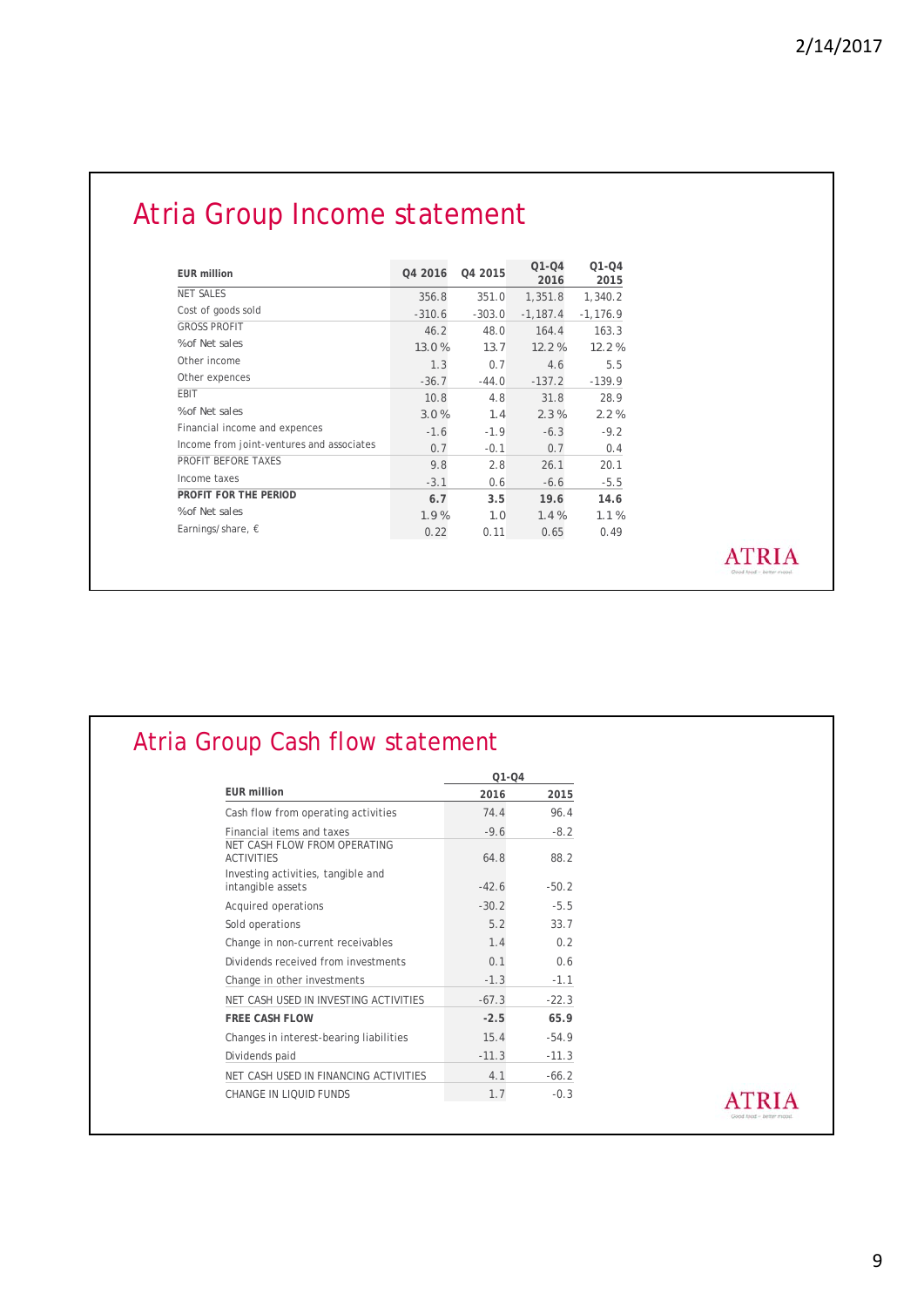

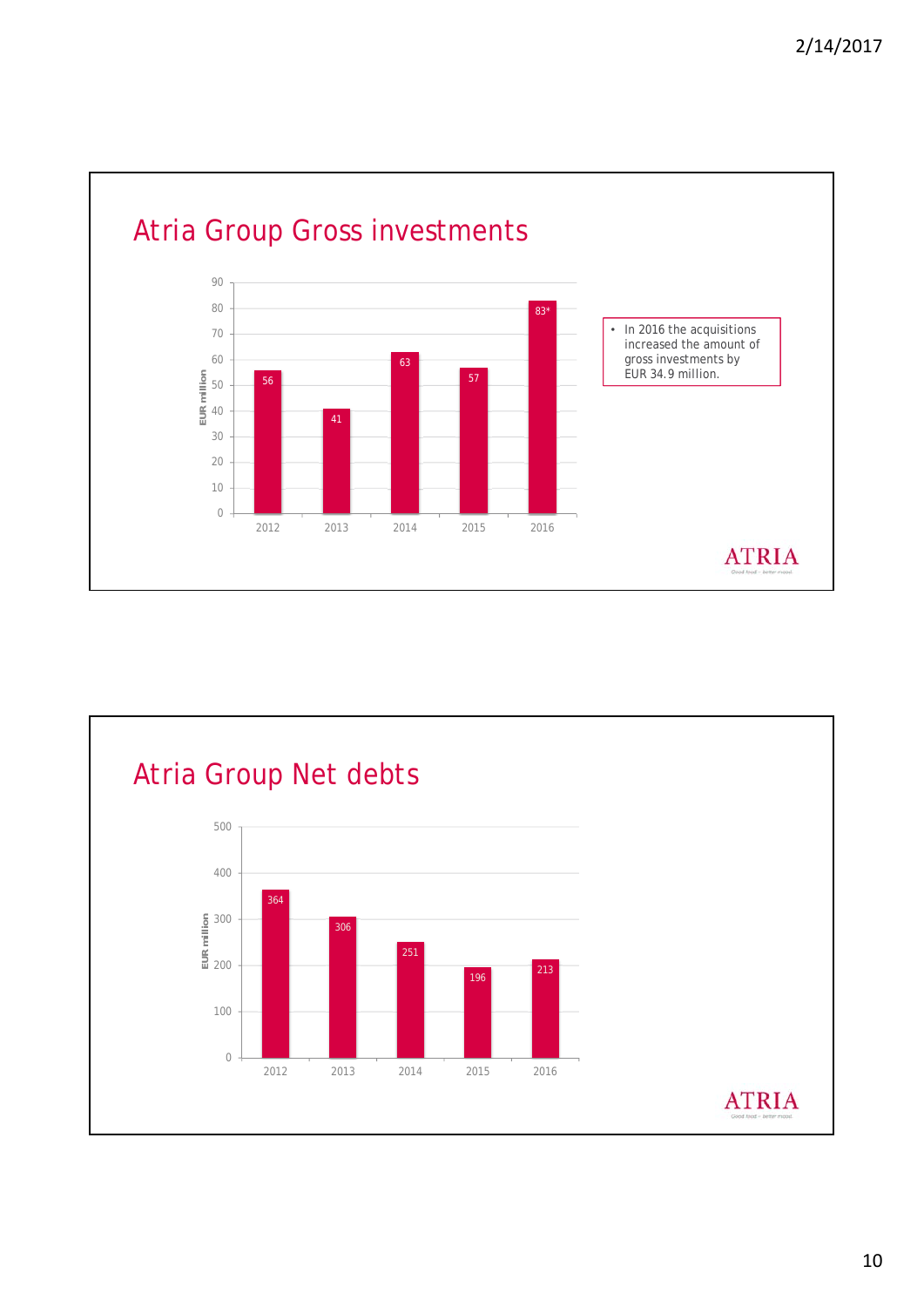

# Events after the period under review

- The Danish Competition and Consumer Authority (Konkurrence- og Forbrugerstyrelsen) ended the investigation concerning Atria Scandinavia's subsidiary, Atria Danmark A/S. The start of the investigation was announced in a press release on 23 June 2016. The authorities found no grounds for the continuation of the investigation.
- In January, Atria Finland Ltd signed a delivery agreement to export the first meat batch to China. Atria will deliver about three million kilograms of frozen pork products to its Chinese customers during 2017. The delivery includes all products derived from a pig's carcase. The first delivery batch will be sent in the beginning of May.
- Together with Nurmon Aurinko Oy, Atria will build the largest solar power plant in Finland next to the Nurmo production plant. The project will produce the first industrial-scale solar power plant in Finland, generating completely renewable, emission-free, Finnish solar power for the food industry. The planning phase of the project will begin right away. The largest solar power plant in Finland will be built in phases within the next two years and the first solar panel fields will be deployed already in the summer of 2017. The Ministry of Economic Affairs and Employment has granted Atria Finland's solar power plant project a EUR 2.7 million investment grant. The total value of the project is EUR 6.8 million. Established for the purpose of the project, Nurmon Aurinko Oy will execute the investment and be responsible for equipment maintenance. ATRIA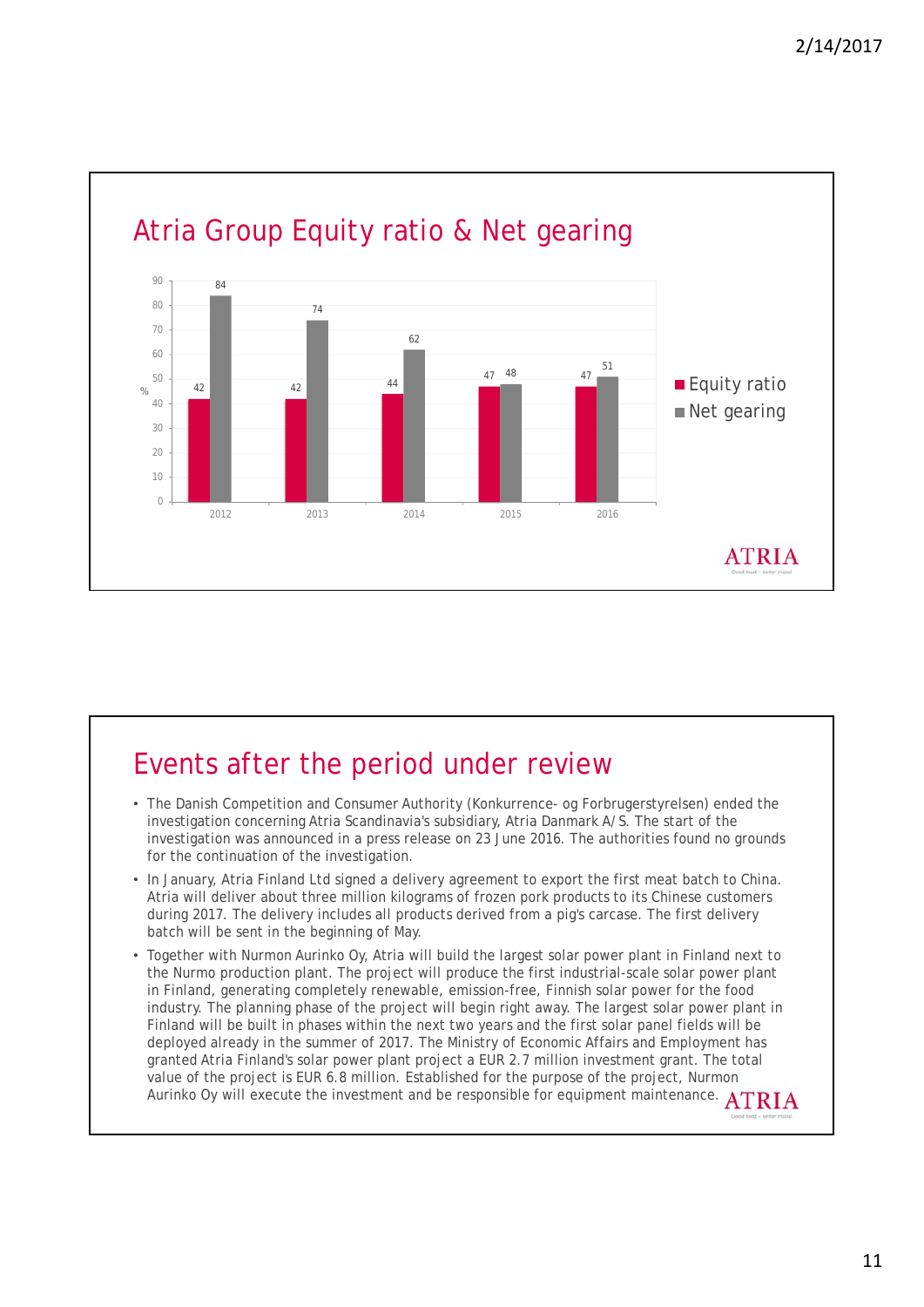#### Business risks in the period under review and short-term risks

- Possible risks in Atria's operations are related to the implementation of strategy, maintaining or improving the financial results of business areas as well as the integration of businesses. The general economic climate, market development and competitors' operations also have an impact on Atria's risks.
- Incidents related to the quality and safety of raw materials and products in any part of the chain, from primary production to consumption, are ordinary risks in Atria's operational environment.
- African swine fever continues to cause disruption in Estonia. The risk is that African swine fever will spread to Finland. Atria has taken several precautionary measures to prevent the disease from spreading into its production facilities, and strives to manage the risk.
- Fluctuations in the value of the rouble are reflected in Atria Russia's rouble-denominated net sales and result. As a risk-management measure, Atria Russia uses increasing amounts of local<br>ATRIA raw materials.

### Outlook for the future

• Consolidated EBIT was EUR 31.8 million in 2016. In 2017, EBIT is expected to be better than in 2016. In 2017, net sales are expected to grow.

#### **ATRIA**